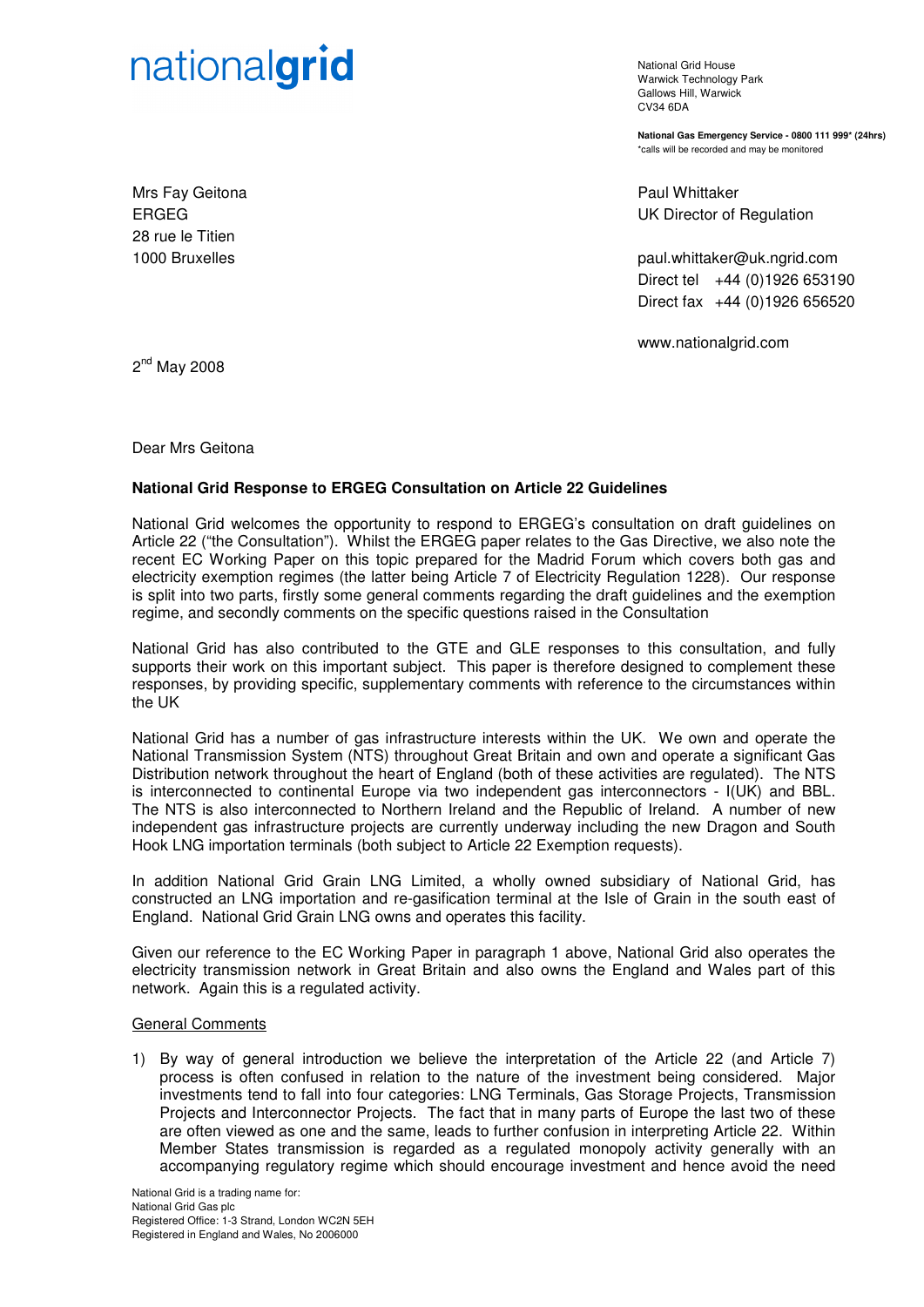for a regime like Article 22. In many Member States many people feel interconnector projects should also be subject to monopoly regulation by NRAs. However, as the EC's 3<sup>rd</sup> Package recognises, a mature regulatory regime within each Member State which encourages investment does not always exist yet, and in particular there is no EU or Regional regime which encourages or facilitates investment in inter-Member State infrastructure such as interconnectors.

- 2) We have therefore written this response with these different investment categories in mind. Whilst it might be broadly concluded that intra-Member State transmission projects should fall outside the Article 22 process, this can only be guaranteed if a robust investment climate is ensured by the regulatory regimes within each Member State. We look forward to the 3rd package ensuring such investment climates through development of NRAs responsibilities and the introduction of ACER. However, at present until pan EU or regional regulatory regimes are developed to cover interconnector projects between Member States, interconnectors must continue to be viewed as relevant in the Article 22 debate: otherwise we take the risk that such projects will not be developed.
- 3) Given the above, this response is written for the perspective of the UK regulatory environment which is significantly different to many other European regimes in that infrastructure such as gas interconnectors, LNG importation and storage facilities are developed in an open competitive market with investors bearing the associated risks rather than them being imposed on consumers via regulated tariffs. National Grid considers that where new infrastructure is developed on a merchant basis in a competitive environment where other parties could develop competing infrastructure that provide alternative means for importing gas into the UK then exemption from Article 22 should be seen as the default position and regulation should be light touch.
- 4) National Grid supports in principal the development of mechanisms that will ensure that decision making by regulators is undertaken on a consistent, timely and predictable basis. This will reduce risks and increase predictability for developers thereby encouraging new infrastructure projects and this (subject to competitive downstream markets) will increase competition and security of supply.
- 5) The regulation of merchant infrastructure within a competitive environment should be "light touch". The guidelines and Article 22 of the Directive as they stand assume a particular view of the world (rTPA to infrastructure such as LNG and the presence of incumbents with a dominant market position and limited competition in the downstream markets). The Guidelines therefore could impose significant and unnecessary levels of bureaucracy and delay on projects operating in a more open competitive environment. In general we do not consider that the guidelines give adequate weight to considering the impact of competition in the relevant markets (both in infrastructure and downstream). As noted above, we consider that where there is effective competition in provision of infrastructure and in the downstream markets then exemption from Article 22 should be the default position.
- 6) While the use of guidelines may bring consistency (if it is possible to apply them universally in a consistent manner) there is equally a risk that the additional complexity that they and Article 22 itself bring in terms of:
	- a) the data that must be gathered,
	- b) the various tests that need to be met, and
	- c) the timescale and resources involved,

will make Europe as a whole a less attractive location for infrastructure developers that have the option of developing projects in less heavily regulated markets such as the US, Asia, China etc. This could adversely impact on the development of such projects in Europe and therefore development of the internal market and security of supply within Europe. It is essential therefore that in a competitive environment regulation is appropriately "light touch".

7) It is important that guidelines should not increase or extend the powers of regulatory authorities beyond the limits in the Directive or other relevant legislation. If changes to the Directive are considered desirable then they should be introduced through the formal legislative process where proper analysis of the changes can be evaluated.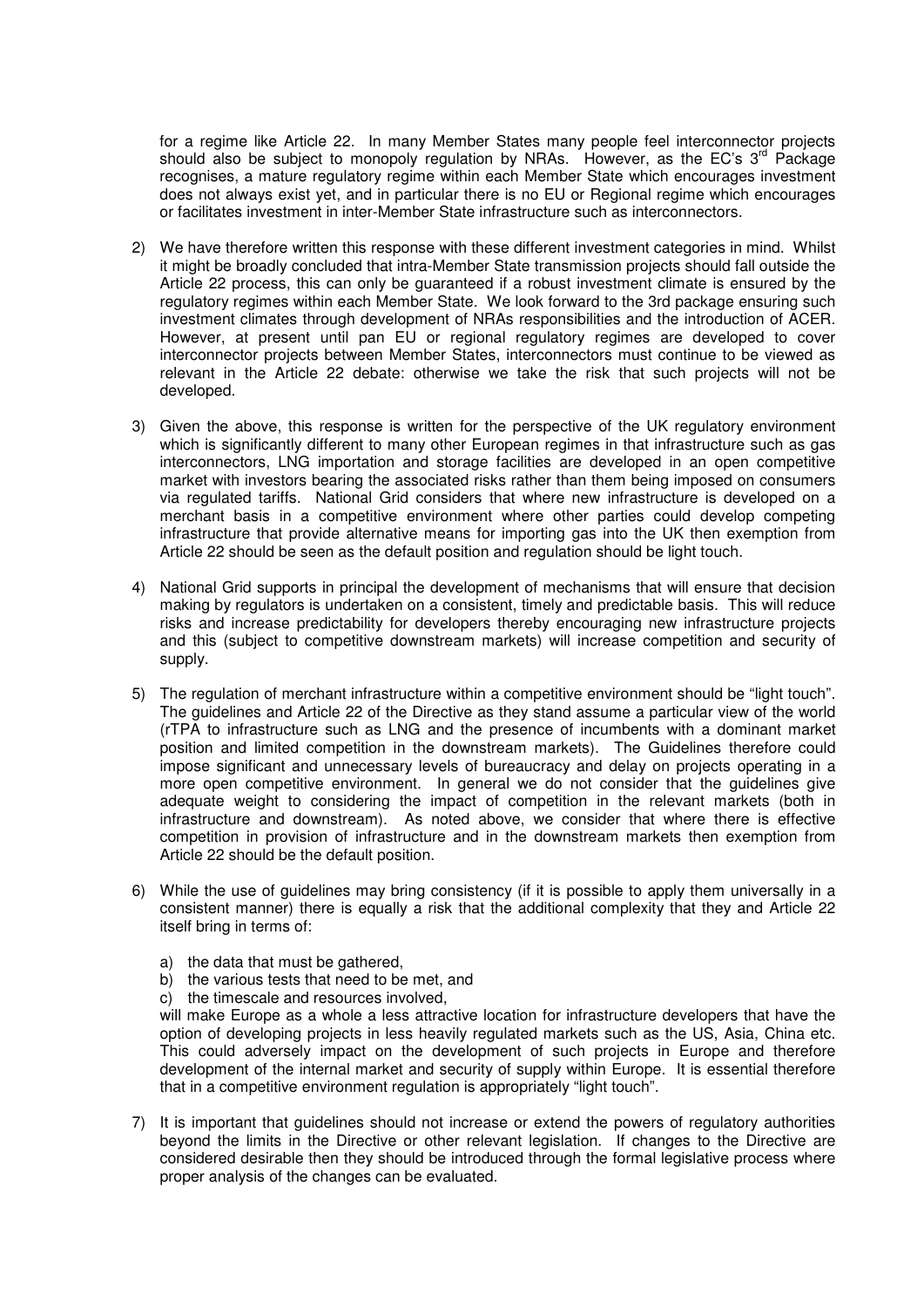8) Finally, it is essential that developers of new infrastructure can see a stable regulatory regime if they are to be confident regarding the high levels of investment that will be needed to assist the development of the internal market and to secure Europe's energy supplies into the future. An essential feature of any regime therefore is that it does not allow the reopening of historic decisions except under the most exceptional of circumstances.

## **Questions for stakeholders**

## **1 Do you consider the described general principles and guidelines appropriate to achieve a consistent and transparent framework for competent authorities when deciding on exemption procedures?**

Guidelines will only be advantageous if they are adopted consistently by the appropriate regulatory authorities. There is little value to drafting such guidelines unless all authorities can and will use them consistently and this may be complex given the different nature of regimes in the EU.

Generally speaking we consider that the guidelines do not adequately address the need to consider the market conditions in terms of:

- competition between different gas delivery infrastructure projects
- competition downstream and
- market share / dominance of the various market participants

# **2 Do you consider the present scope of eligible infrastructure to be too narrow?**

It is not immediately apparent that there are new technologies that should be included but which would be excluded under the current wording or Article 22. Nevertheless National Grid considers that ideally there should be scope for any such cases to be considered on their merits if and when they appear. However this should be achieved via an appropriate change to Article 22 itself and it is not appropriate to use guidelines to extend the scope of the Directive to new technologies.

#### **3 Do you consider open season (or comparable) procedures an important tool in assessing market demand for capacity with respect to determining the size of the project applying for exemption, as well as in the subsequent capacity allocation? Should open season (or comparable) procedures be mandatory?**

In general yes. However, as noted elsewhere in our response it is essential to look at the relevant market(s), the level of competition between infrastructure facilities and the degree of effective competition downstream. Where there is already effective competition between facilities, and barriers to the development of new infrastructure are low, and there are no dominant players downstream (or if the developer is not itself dominant downstream) then an open season or comparable arrangements would not be necessary and so it should not be a mandatory requirement. However each case would need to be considered on its merits and the guidelines should be sufficiently flexible to allow for this without being overly burdensome.

Where competition is limited or there are other barriers (e.g. there may be instances where for example infrastructure may not be easily duplicated due to issues of planning consent, physical geography etc.) then consideration should be given to providing an open season opportunity to obtain signals on market demand and the appropriate capacity for the project concerned.

#### **4 Should open seasons also be used to allocate equity?**

In a competitive market (where others can develop competing infrastructure) the developers of a project should be free to determine who will participate and what equity shares the participants should each have. An open season could be used to identify interest in participation but it is not the only method and should not be a mandatory requirement.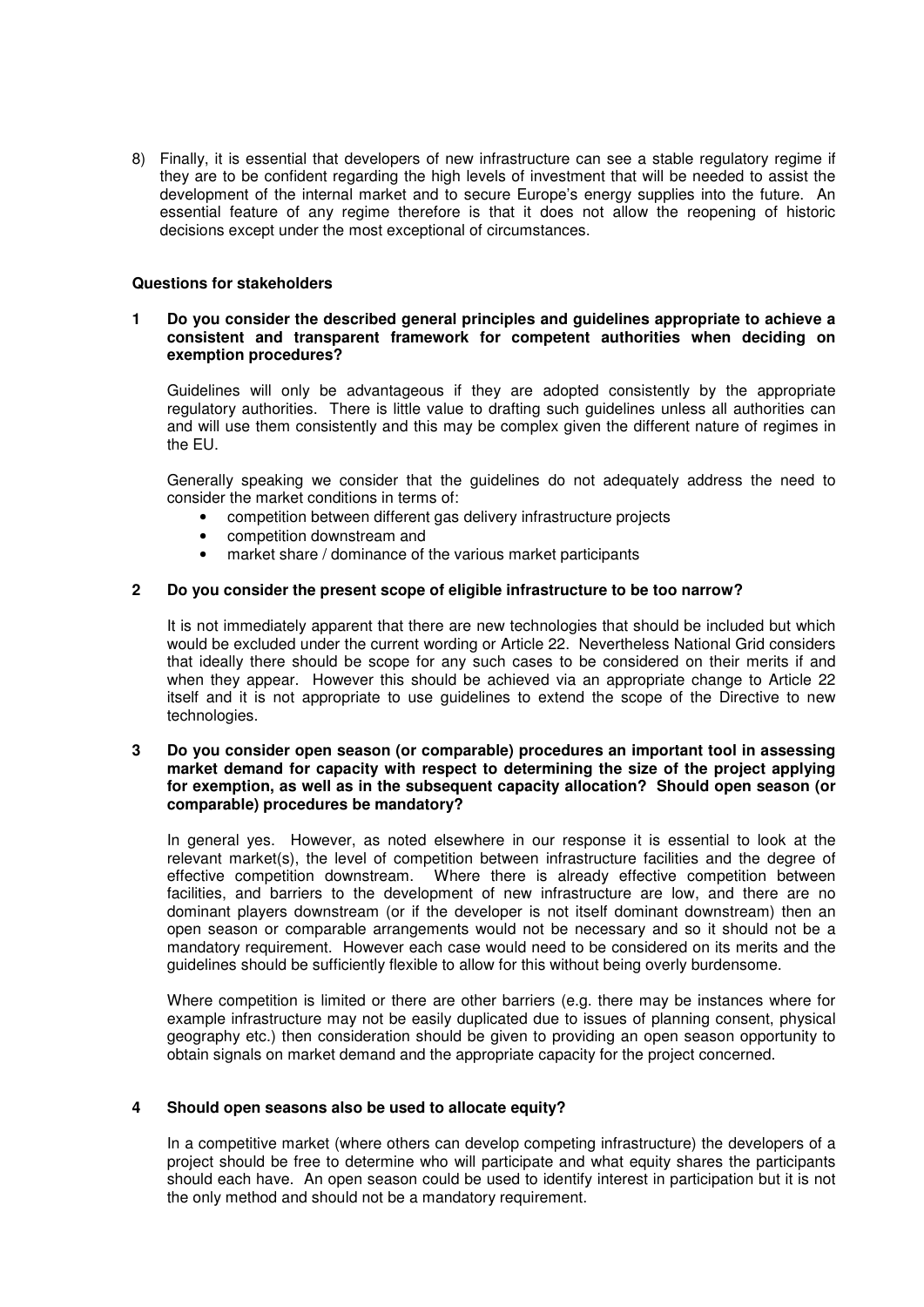**5 Some stakeholders think that Art. 22 should be applied differently to LNG terminals as they may be generally better suitable for enhancing competition and security of supply than other types of eligible infrastructure. What is your point of view on this? If you agree, how should this be reflected in the guidelines?** 

In a competitive market we believe the regulatory approach should be "light touch". Given this we do not believe there should be any difference in the treatment of LNG. While we note that there are some peculiarities associated with LNG that make the development of appropriate antihoarding arrangements more challenging than for some other types of infrastructure we do not believe that this issue can be usefully addressed via the guidelines.

## **6 Are the described criteria for assessing the effects of an investment in infrastructure on enhancement of competition in gas supply appropriate?**

National Grid has a number of concerns regarding the proposed criteria in the draft guidelines.

While we agree that defining the market and assessing the impact of the proposed development on the affected markets is essential we note the following:

- In an already competitive market it will become increasingly difficult to demonstrate conclusively that a new market entrant (in terms of a new interconnector or LNG importation facility or new shippers utilising such infrastructure) will produce a demonstrable increase competition. It would be unfortunate (to say the least) if a proposed new project in an already highly competitive market did not go ahead because it could not conclusively demonstrate that it passed the "enhancing competition test". It is our view that the key test should be framed in terms of "is there already adequate competition in the market concerned and will that position remain so as a result of the development of the new project". Where this first test is not considered to be met then the question "whether the proposed new infrastructure will enhance competition and security of supply" should then be addressed.
- The criteria listed should not be seen as comprehensive and other additional criteria should not be precluded but in any event these should not in any way extend the scope of the criteria in Article 22 itself.
- The wording of this section of the guidelines implies that the criteria listed are mandatory. This use of all these criteria may not be appropriate in all cases and the phrasing of the guidelines should be amended to allow the assessment criteria to be flexible and appropriate to the individual case.
- $(3.2.1.2 \text{ (a)})$ : We note that the effects of an investment on competition and the market can be difficult to assess and while the developers can provide information on their own project, information on existing or future competing projects and their response to additional competition is difficult to assess accurately and could constitute little more than speculation. Its value when used to assess an Article 22 exemption request needs to be considered accordingly.
- (3.2.1.2 (b)): This seems appropriate.
- $\bullet$  (3.2.1.2 (c)): As noted in relation to 3.2.1.2 (a) above, many of the items listed will be very difficult to assess with great certainty or accuracy. Different parties may have widely differing views and this needs to be recognised. Some of the criteria (e.g. ranking of competitor projects) imply detailed knowledge of competitors, their cost bases and strategies which may well not be available. Ranking should be deleted as it implies that the NRA may make some selection which is wholly inappropriate and beyond the scope of Article 22. The NRA's assessment should only be in relation to whether the project passes the relevant tests.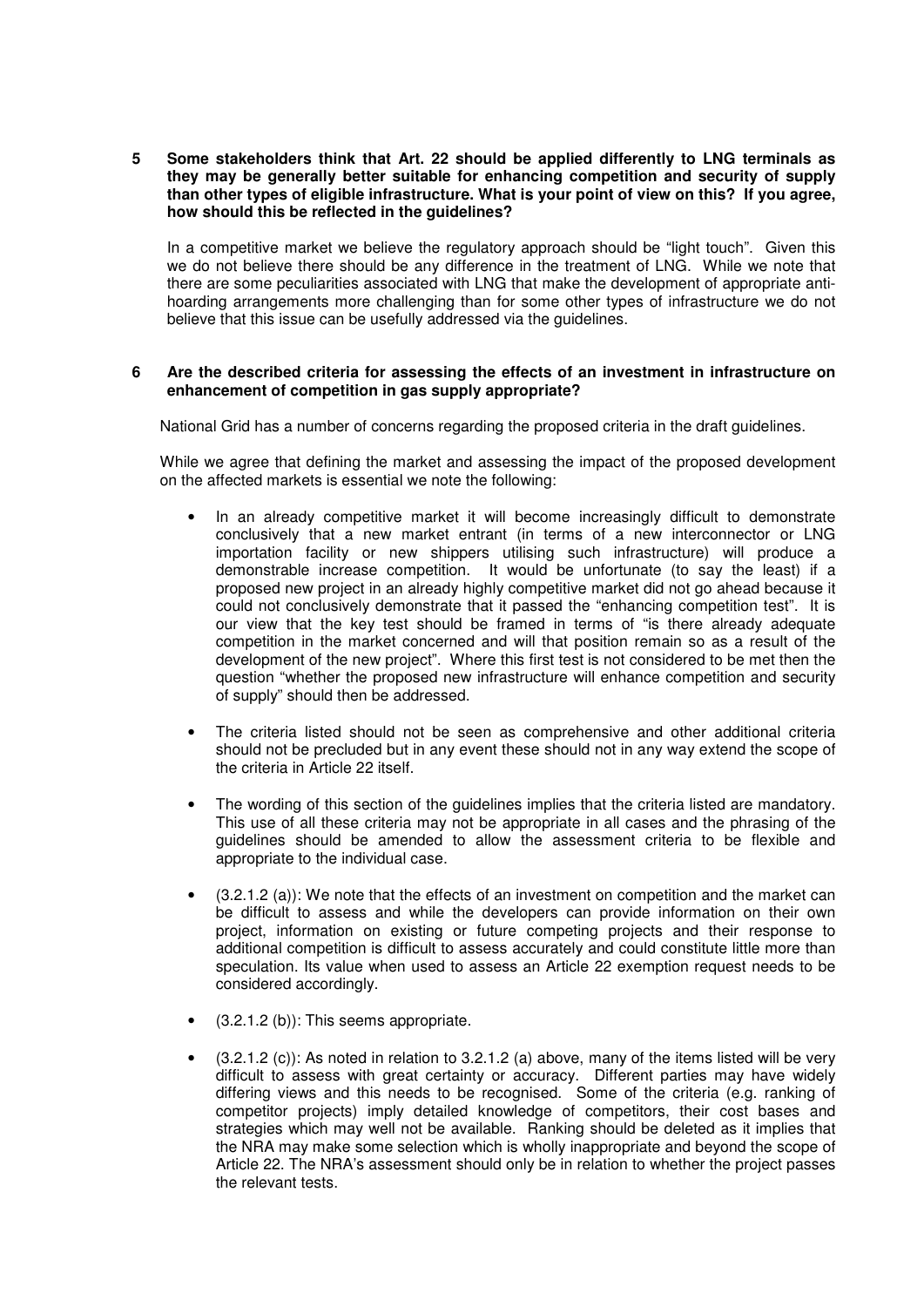#### **7 Are the described criteria for assessing the effects of an investment in infrastructure on enhancement of security of supply appropriate?**

It is necessary to understand the market(s) concerned. For instance in some markets rTPA exists operators may have a Security of Supply obligation and the cost of these arrangements are funded by the rTPA tariffs for the infrastructure concerned. In other markets, Security of Supply may be left to the market players reacting to the market environment and there are no explicit Security of Supply obligations on parties. As such the draft criteria listed in the Consultation could be used but they should not be regarded as forming a comprehensive list of criteria and the guidelines should be sufficiently flexible that they can accommodate differing market arrangements.

The first sentence in Foot Note 11 (3.2.2) is incorrect. It implies that a regulated investment will provide the same Security of Supply benefits as a merchant investment. While this is true it does not recognise that in environments (such as the UK) where regulated investment in new infrastructure such as LNG importation, storage, or interconnectors is not practical then a merchant approach with an Article 22 exemption represents the only practical option for progressing the investment on a commercial basis. As such an exemption from Article 22 may be the only way that the investment will take place to enable an enhancement of SoS.

# **8 Are the described criteria for the risk assessment appropriate?**

The criteria seem reasonable although they will need to provide sufficiently flexible to accommodate individual projects. It is worth noting that the final bullet point ion 3.2.3 is of most relevance to the UK where such investments are undertaken on a competitive basis with investors taking the risk rather than projects being underwritten by consumers via rTPA tariffs.

## **9 Are the described criteria for assessing whether the exemption is not detrimental to competition or the effective functioning of the internal gas market or the efficient functioning of the regulated system to which the infrastructure is connected appropriate?**

National Grid agrees that the criteria listed are relevant, it is not clear if these are comprehensive and so there should be sufficient flexibility to ensure individual projects can be appropriately assessed. Where additional internal network capacity is needed to accommodate a new project (in order that unacceptable levels of congestion are not generated) then National Grid agrees that the cost of providing the necessary system reinforcements needs to be charged cost reflectively to those causing them.

# **10 To what extent should consultations with neighbouring authorities be done?**

National Grid's view is that where competition is present in the delivery of infrastructure then regulation should generally be "light touch" and the involvement of neighbouring authorities should only be necessary in the case e.g. of interconnectors where there is the potential for a material impact on the neighbouring system.

#### **11 Parts 3.3.1.1 and 3.3.1.2 of the proposed guidelines deal respectively with partial and full exemptions. Do you consider the described decisions (partial/full exemption) appropriate in safeguarding the goal of Directive 2003/55/EC in making all existing infrastructure available on a non-discriminatory basis to all market participants and safeguarding the principle of proportionality?**

National Grid considers that the availability of partial and full exemptions provides sufficient flexibility and should be applied to each project on its merits.